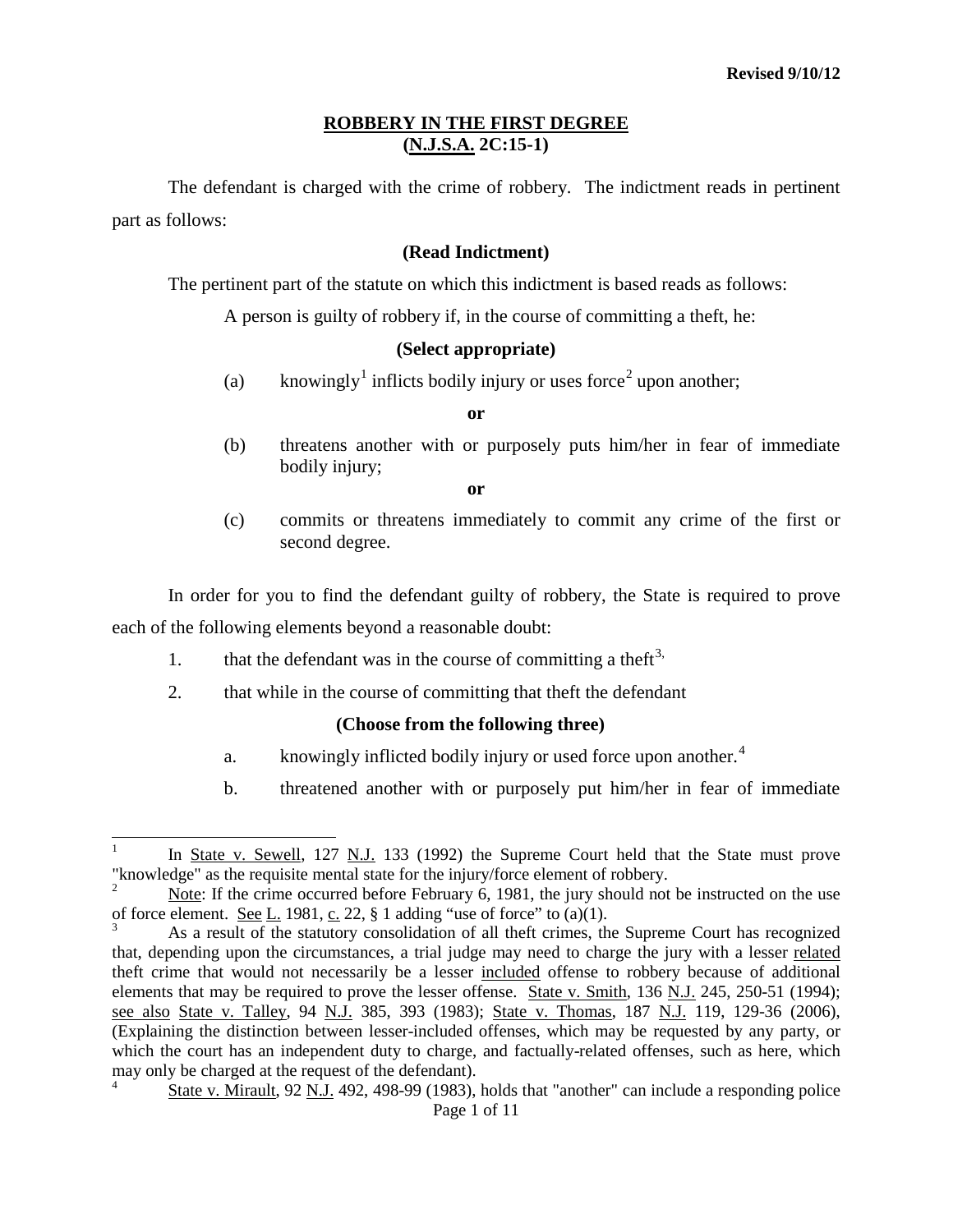bodily injury.

c. committed or threatened immediately to commit the crime of \_\_\_\_\_\_\_\_.<sup>[5](#page-0-0)</sup>

As I have said, the State must prove, beyond a reasonable doubt, that the defendant was in the course of committing a theft. In this connection, you are advised that an act is considered to be "in the course of committing a theft" if it occurs in an attempt<sup> $6$ </sup> to commit the theft, during the commission of the theft itself, or in immediate flight after the attempt or commission.<sup>[7](#page-1-1)</sup>

Theft is defined as the unlawful taking, or exercise of unlawful control over property of another with purpose to deprive him/her thereof.<sup>[8](#page-1-2)</sup>

I have used the phrase "with purpose." You may hear me use that phrase or the word "purposely" again. I shall now explain what that means. A person acts purposely with respect to the nature of his/her conduct or a result thereof if it is his/her conscious object to engage in conduct of that nature or to cause such a result. A person acts purposely with respect to attendant circumstances if he/she is aware of the existence of such circumstances or he/she believes or hopes that they exist. "With purpose", "designed", "with design", or equivalent terms, have the same meaning. Purpose is a state of mind that cannot be seen and can only be determined by inference from conduct, words or acts. Therefore, it is not necessary that the State produce witnesses to testify that a defendant said that he/she purposely did something. His/her purpose may be gathered from his/her acts and conduct, from all that he/she said and did at the particular time and place, and from all the surrounding circumstances reflected in the testimony [and adduced at trial].

In addition to proving beyond a reasonable doubt that the defendant was in the course of committing a theft, the State must also prove, beyond a reasonable doubt, that while in the course

 $\overline{a}$ 

officer or someone else other than the victim of the theft.

<sup>5</sup> The statute refers to crimes of the first or second degree. The proofs must indicate a specific crime and the jury must be charged the elements of that offense.

<span id="page-1-0"></span>If attempt is involved, define attempt. See N.J.S.A. 2C:5-1a.

<span id="page-1-3"></span><span id="page-1-2"></span><span id="page-1-1"></span><sup>7</sup> This N.J.S.A. 2C:15-1 statutory definition of "in the course of committing a theft" has been interpreted literally. See State v. Mirault, 92 N.J. at 500-01. However, the Supreme Court in State v. Whitaker, 200 N.J. 444 (2009), stressed that a defendant can be held liable as an accomplice to robbery only if he/she possessed the purpose to promote or facilitate the theft committed by the principal. A defendant cannot be convicted of robbery as an accomplice based solely on conduct occurring after the principal's commission of the theft. Id. at 461-64 (overruling State v. Williams, 232 N.J. Super. 432, 436-37 (App. Div.), certif. denied, 118 N.J. 208 (1989); State v. Baker, 303 N.J. Super. 411, 416 (App. Div.), certif. denied, 151 N.J. 470 (1997)).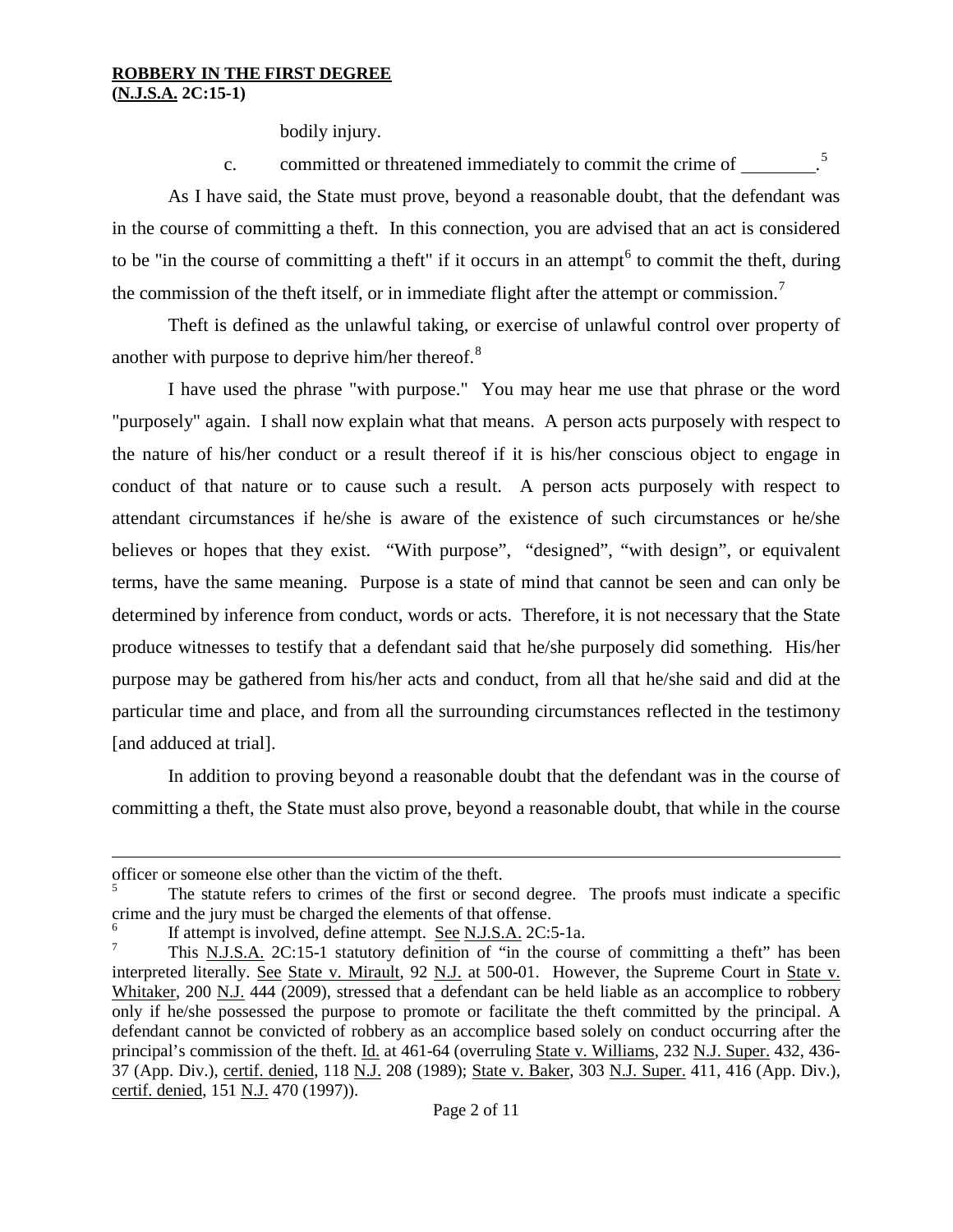of committing that theft

## **(Charge the alternatives that follow, depending on the nature of the case)**

1. The defendant knowingly inflicted bodily injury or used force upon another.

A person acts knowingly with respect to the nature of his/her conduct or the attendant circumstances if he/she is aware that his/her conduct is of that nature or that such circumstances exist or if he/she is aware of a high probability of their existence. A person acts knowingly with respect to the result of his/her conduct if he/she is aware that it is practically certain that his/her conduct will cause such a result.

Knowledge is a condition of the mind that cannot be seen and that can be determined only by inferences from conduct, words or acts. A state of mind is rarely susceptible of direct proof but must ordinarily be inferred from the facts. Therefore, it is not necessary that the State produce witnesses to testify that an accused said that he/she had a certain state of mind when he/she engaged in a particular act. It is within your power to find that such proof has been furnished beyond a reasonable doubt by inference, which may arise from the nature of the defendant's acts and conduct, from all that he/she said and did at the particular time and place, and from all surrounding circumstances. The phrase "bodily injury" means physical pain, illness, or any impairment of physical condition. "Force" means an amount of physical power or strength used against the victim and not simply against the victim's property. The force need not entail pain or bodily harm and need not leave any mark. Nevertheless, the force must be greater than that necessary merely to snatch the object from the victim's grasp or the victim's person, and the force must be directed against the victim, not merely the victim's property.<sup>[10](#page-2-0)</sup>

## **(CHARGE THE FOLLOWING IF THERE IS AN ISSUE REGARDING THE TIMING OF THE USE OF FORCE)**

To find the defendant guilty of robbery, the intent to commit theft must precede or be coterminous with the use of force. In other words, the defendant must have formed the intent to commit a theft before or during his/her use of force. If you find the defendant formed the intent to commit a theft after his/her use of force, then he/she cannot be found guilty of robbery.<sup>[11](#page-2-1)</sup>

<span id="page-2-1"></span><span id="page-2-0"></span> $\frac{10}{11}$  State v. Sein, 124 <u>N.J.</u> 209, 217-18 (1991).

<span id="page-2-2"></span><sup>&</sup>lt;sup>8</sup> See N.J.S.A. 2C:20-3 and charge elements of theft appropriate to your case.

For theft from the person where the amount of force does not elevate the charge to robbery, see Model Charge for N.J.S.A. 2C:20-3a (Theft of Movable Property).

State v. Lopez, 187 N.J. 91, 101 (2006).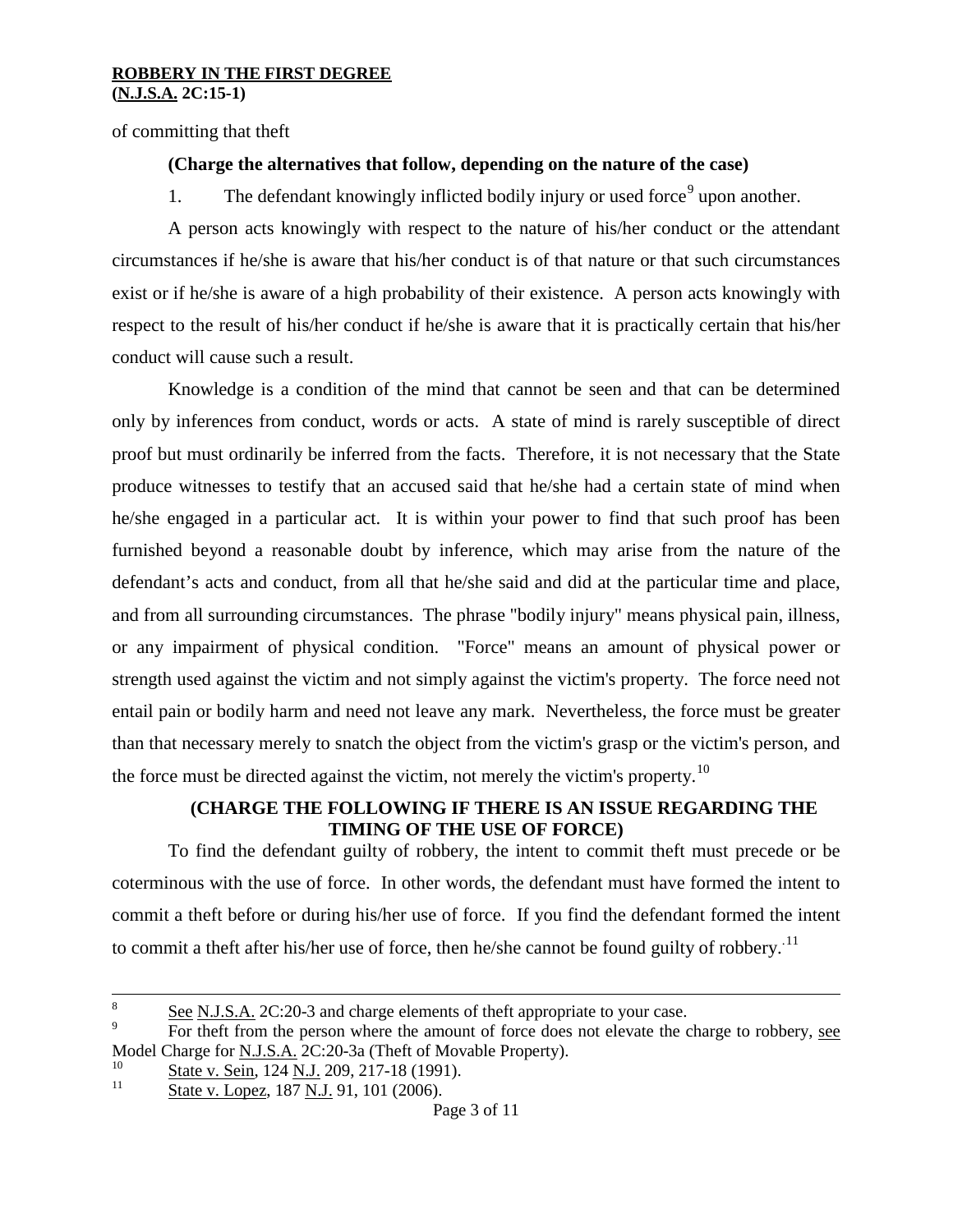## **[IF MULTIPLE VICTIMS ARE ALLEGED AND THE FACTS WARRANT, CHARGE THE FOLLOWING:**

To find the defendant guilty of robbery, you must be unanimous that the defendant used force against (**NAME OF VICTIM** NUMBER ONE) or **(NAME OF VICTIM** NUMBER TWO). In other words, if you find that the defendant used force, but do not unanimously agree that he/she used force against **(NAME OF VICTIM)**, then the State has failed to prove the existence of force beyond a reasonable doubt.<sup>[12](#page-2-2)</sup>]

**or**

2. The defendant threatened another with or purposely put him/her in fear of immediate bodily injury. The phrase "bodily injury" means physical pain, illness or any impairment of physical condition. Although no bodily injury need have resulted, the prosecution must prove that the defendant either threatened the victim with or purposely put him/her in fear of such bodily injury;

**or**

3. The defendant committed or threatened immediately to commit (here specify the first or second degree crime alleged by the State and define to the extent necessary) while in the course of committing the theft.

# **[Charge when a real weapon is used or believed to be used]**

In this case, it is alleged that the defendant was armed with (used or threatened the immediate use of) a deadly weapon while in the course of committing the robbery. In order for you to determine the answer to this question, you must understand the meaning of the term "deadly weapon."<sup>13</sup> A "deadly weapon" is any firearm or other weapon, device, instrument, material or substance (whether animate or inanimate) which in the manner it is used or intended to be used, is known to be capable of producing death or serious bodily injury or which in the manner it is fashioned would lead the victim reasonably to believe it to be capable of producing death or serious bodily injury.

# **(If the element that raises the robbery to first degree is that the actor was armed with, or used or threatened the immediate use of a deadly weapon, charge as follows)**

A section of our statute provides<sup>[14](#page-3-1)</sup> that robbery is a crime of the second degree, except

<sup>&</sup>lt;sup>12</sup> See State v. Gentry, 183 N.J. 30 (2005). The court should use a special verdict form with an interrogatory to determine if the jury found force against any particular victim.

<span id="page-3-2"></span><span id="page-3-0"></span>See N.J.S.A. 2C:11-1(c) - Note that this definition was amended by L. 1981 c. 384, sec. 1 eff. January 4, 1982.

<span id="page-3-1"></span>N.J.S.A. 2C:15-1b.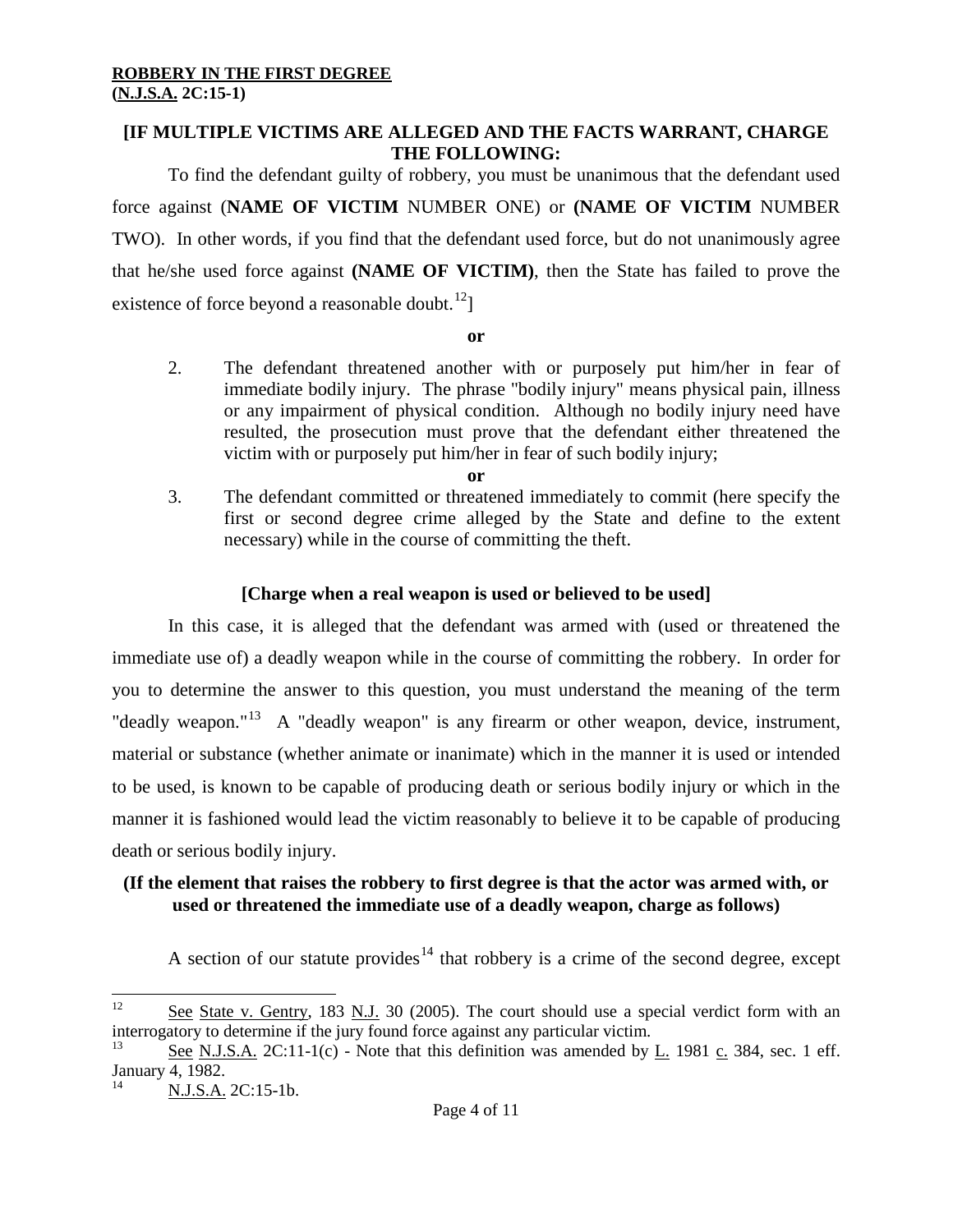that it is a crime of the first degree if the actor:

Is armed with, or uses or threatens the immediate use of a deadly weapon.

### **[CHARGE WHEN A REAL WEAPON IS ALLEGED TO BE USED]**

In this case, the State must prove beyond a reasonable doubt that the defendant was armed with (used or threatened the immediate use of) a deadly weapon while in the course of committing the robbery. "Armed with a deadly weapon" means that defendant possessed and had immediate access to a deadly weapon. A "deadly weapon" is any firearm or other weapon, device, instrument, material or substance (whether animate or inanimate) which in the manner it is used or intended to be used, is known to be capable of producing death or serious bodily injury.[15](#page-3-2) "Serious bodily injury" means bodily injury which creates a substantial risk of death or which causes serious, permanent disfigurement, or protracted loss or impairment of the function of any bodily member or organ.<sup>16</sup> Bodily injury is defined as physical pain, illness, or any impairment of the physical condition. $17$ 

### **[Charge where the alleged deadly weapon is a firearm]**

Here, the State alleges that defendant was armed with a (type of firearm). A firearm means any handgun, rifle, shotgun, machine gun, automatic or semi-automatic rifle.<sup>[18](#page-4-2)</sup>

In order for a person to be armed with [a firearm], the State must first prove beyond a reasonable doubt that he/she was in possession of it. The word "possess" means a knowing, intentional control of a designated thing, accompanied by a knowledge of its character. I have already defined the term "knowingly" for you.

Thus, the person must know or be aware that he/she possesses the item (in this case), and he/she must know what it is that he/she possesses or controls (that it is \_\_\_\_\_\_\_ ).

**[WHERE APPLICABLE CHARGE:** This possession cannot merely be a passing control that is fleeting or uncertain in its nature. In other words, to "possess" within the meaning of the law, the defendant must knowingly procure or receive the item possessed or be aware of his/her control thereof for a sufficient period of time to have been able to relinquish his/her control if he/she chose to do so.**]**

<sup>&</sup>lt;sup>15</sup> See N.J.S.A. 2C:11-1(c).

<span id="page-4-0"></span> $\frac{16}{17}$  See N.J.S.A. 2C:11-1b.

<span id="page-4-1"></span> $\frac{N.J.S.A.}{H}$  2C:11-1a.

<span id="page-4-2"></span>If necessary, use the other definitions in N.J.S.A. 2C:39-1f.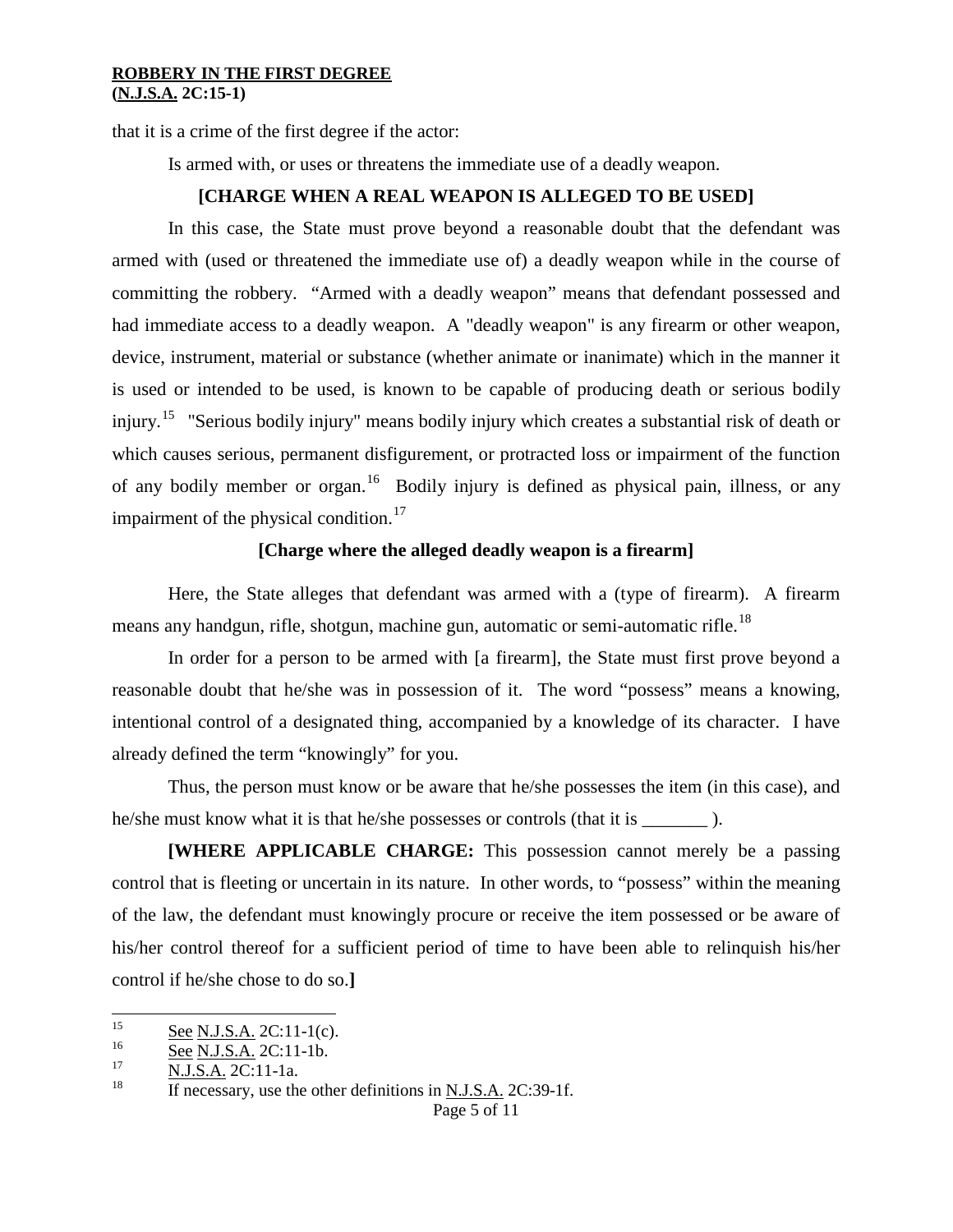When we speak of possession, we mean a conscious, knowing possession. The law recognizes two kinds of possession: they are actual possession and constructive possession.

A person is in actual possession of a particular article or thing when he/she knows what it is: that is, he/she has knowledge of its character and knowingly has it on his/her person at a given time. A person who, with knowledge of its character, knowingly has direct physical control over a thing, at a given time, is in actual possession of it.

Constructive possession means possession in which the person does not physically have the property, but though not physically on one's person, he/she is aware of the presence of the property and is able to and has the intention to exercise control over it.

A person who, although not in actual possession, has knowledge of its character, knowingly has both the power and the intention at a given time to exercise control over a thing, either directly or through another person or persons, is then in constructive possession of it.

**[WHERE APPLICABLE CHARGE:** The law recognizes that possession may be sole or joint. If one person alone has actual or constructive possession of a thing, possession is sole. If two or more persons share actual or constructive possession of a thing, possession is joint; that is, if they knowingly share control over the article.**]**

In order for defendant to be guilty of being armed with [a firearm], the State must prove beyond a reasonable doubt not only possession but also immediate access to that deadly weapon. The State must prove beyond a reasonable doubt that the [firearm] was easily accessible and readily available for use during the robbery.

### **[Charge where the alleged deadly weapon is not a firearm]**

<span id="page-5-0"></span>Here, the State alleges that the defendant was armed with a (name of weapon). In order for a person to be armed with a deadly weapon, the State must first prove beyond a reasonable doubt that he/she was in possession of it. The word "possess" means a knowing, intentional control of a designated thing, accompanied by a knowledge of its character. I have already defined the term "knowingly" for you.

Thus, the person must know or be aware that he/she possesses the item (in this case), and he/she must know what it is that he/she possesses or controls (that it is \_\_\_\_\_\_\_ ).

**[WHERE APPLICABLE CHARGE:** This possession cannot merely be a passing control that is fleeting or uncertain in its nature. In other words, to "possess" within the meaning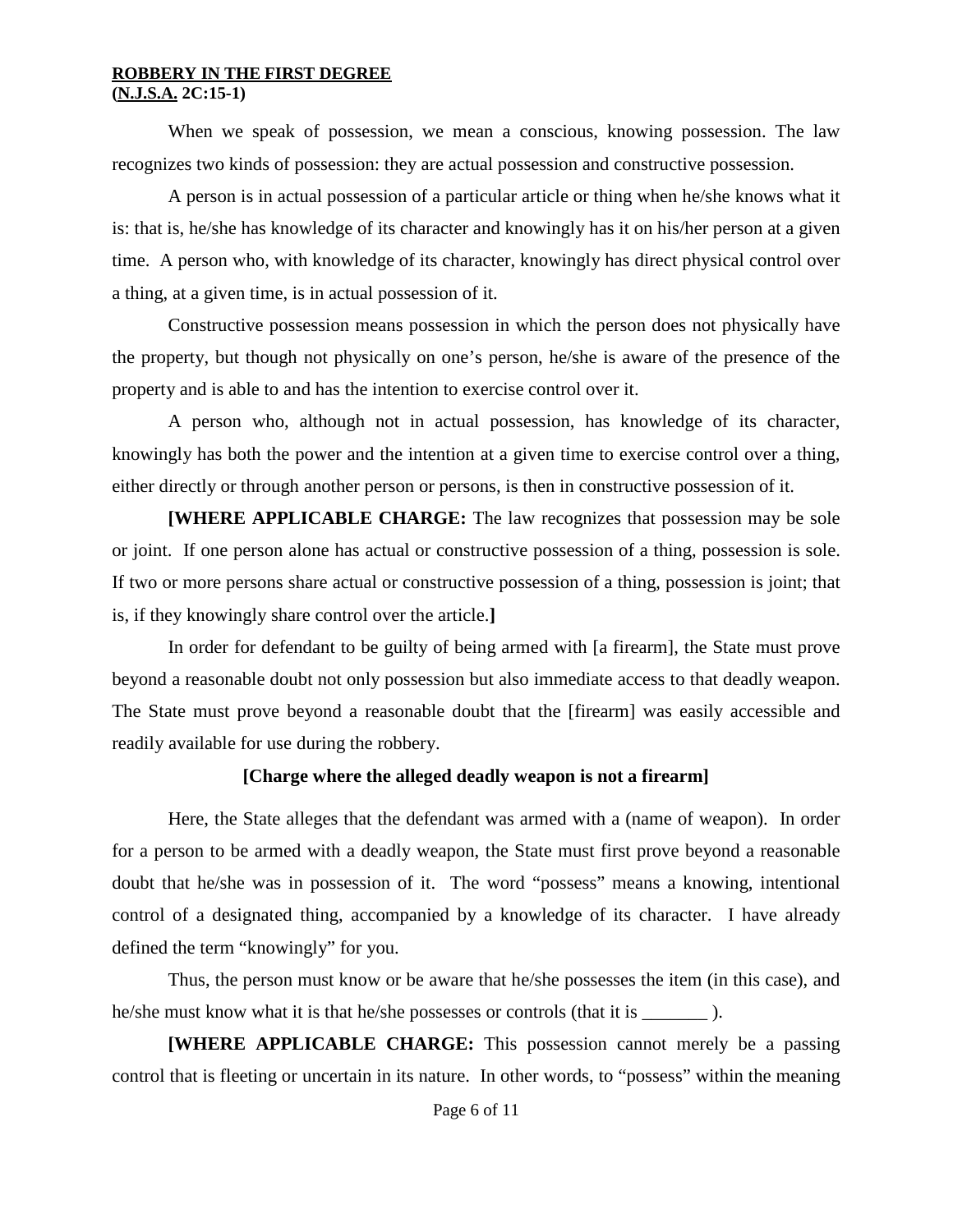of the law, the defendant must knowingly procure or receive the item possessed or be aware of his/her control thereof for a sufficient period of time to have been able to relinquish his/her control if he/she chose to do so.**]**

When we speak of possession, we mean a conscious, knowing possession. The law recognizes two kinds of possession: they are actual possession and constructive possession.

A person is in actual possession of a particular article or thing when he/she knows what it is: that is, he/she has knowledge of its character and knowingly has it on his/her person at a given time. A person who, with knowledge of its character, knowingly has direct physical control over a thing, at a given time, is in actual possession of it.

Constructive possession means possession in which the person does not physically have the property, but though not physically on one's person, he/she is aware of the presence of the property and is able to and has the intention to exercise control over it.

A person who, although not in actual possession, has knowledge of its character, knowingly has both the power and the intention at a given time to exercise control over a thing, either directly or through another person or persons, is then in constructive possession of it.

**[WHERE APPLICABLE CHARGE:** The law recognizes that possession may be sole or joint. If one person alone has actual or constructive possession of a thing, possession is sole. If two or more persons share actual or constructive possession of a thing, possession is joint; that is, if they knowingly share control over the article.**]**

In order for defendant to be guilty of being armed with a deadly weapon, the State must prove beyond a reasonable doubt not only possession but also immediate access to that deadly weapon. The State must prove beyond a reasonable doubt that the weapon was easily accessible and readily available for use during the robbery.

<span id="page-6-0"></span> Finally, in order for you to find that defendant was "armed with a deadly weapon," the State must prove beyond a reasonable doubt not only that he/she possessed and had immediate access to the potential weapon, but also had the purpose to use it in a way that is capable of producing death or serious bodily injury.<sup>[19](#page-4-2)</sup> I have already defined "purpose" and "serious bodily injury" for you.

## **[Or]**

 <sup>19</sup> State v. Rolon, 199 N.J. 575, 584-85 (2009).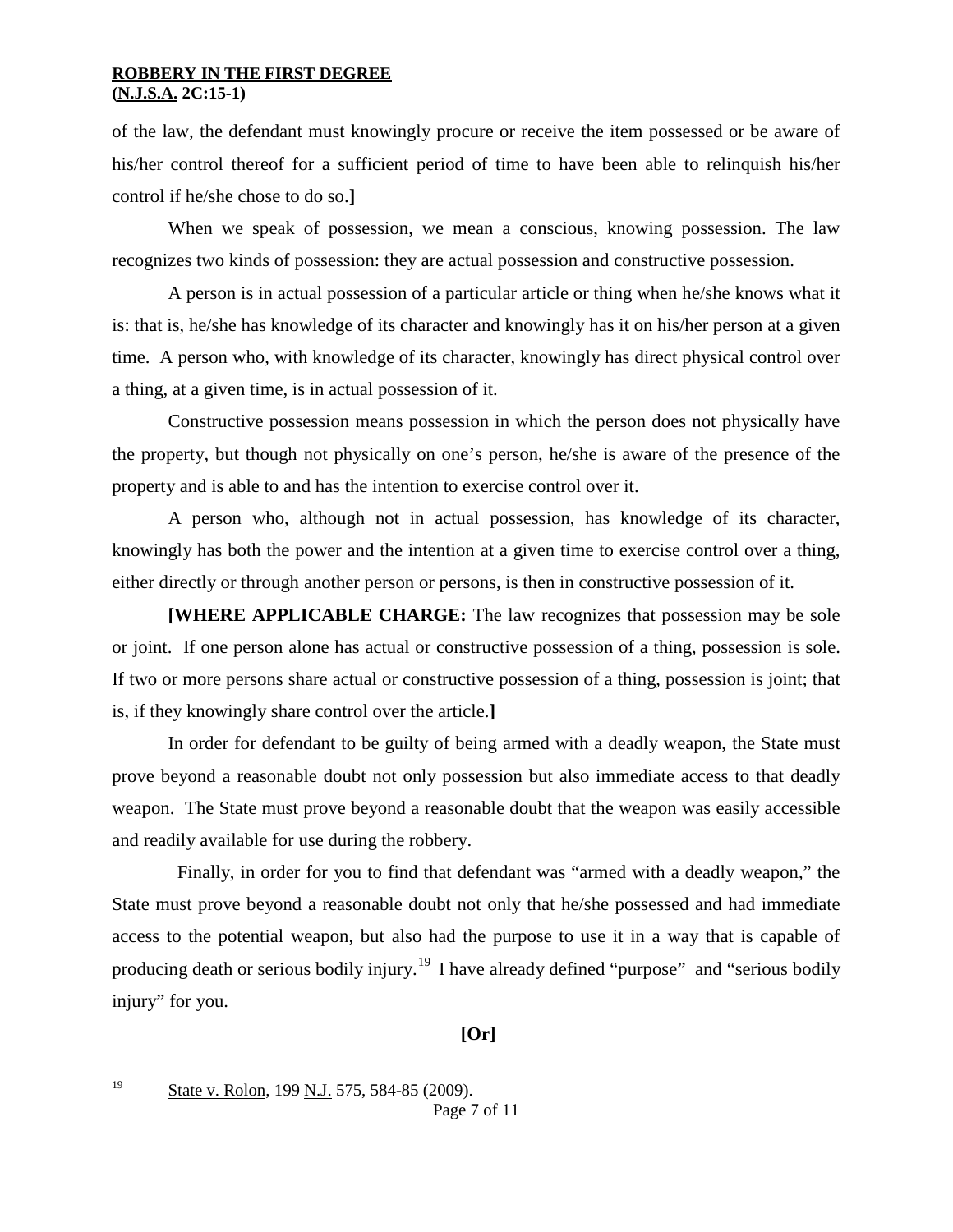## **[CHARGE WITH THE ALLEGATION IS DEFENDANT THREATENED THE USE OF A WEAPON WITHOUT ACTUALLY POSSESSING OR DISPLAYING A REAL WEAPON BUT ENGAGED IN CONDUCT OR GESTURES WHICH SIMULATED A WEAPON AND WHICH WOULD LEAD A REASONABLE PERSON TO BELIEVE DEFENDANT POSSESSED A DEADLY WEAPON[20\]](#page-6-0)**

In this case, it is further alleged that defendant did not actually possess a deadly weapon but instead purposely threatened the immediate use of such a weapon and purposely engaged in conduct or gestures which simulated possession of a deadly weapon and which would lead a reasonable person to believe defendant possessed such a weapon.

First, I must explain to you what a deadly weapon is. A "deadly weapon" is any firearm or other weapon, device, instrument, material or substance (whether animate or inanimate) which in the manner it is used or intended to be used, is known to be capable of producing death or serious bodily injury or which in the manner it is fashioned would lead the victim reasonably to believe it to be capable of producing death or serious bodily injury. "Serious bodily injury" means bodily injury which creates a substantial risk of death or which causes serious, permanent disfigurement, or protracted loss or impairment of the function of any bodily member or organ.<sup>[21](#page-7-0)</sup> Bodily injury is defined as physical pain, illness, or any impairment of the physical condition.<sup>[22](#page-7-1)</sup>

To simulate means to assume the outward qualities or appearance of, often with the intent to deceive.<sup>23</sup> It is a feigned, pretended act, usually to mislead or deceive.<sup>[24](#page-7-3)</sup>

The State does not have to prove that defendant actually possessed a real, deadly weapon. Rather, the State must prove beyond a reasonable doubt that defendant purposely led (the victim) to reasonably believe by words and conduct or gestures that defendant possessed such a deadly weapon. The State must prove beyond a reasonable doubt that defendant not only purposely threatened the immediate use of a deadly weapon, but it must also prove beyond a reasonable doubt that defendant purposely engaged in conduct or gestures which would lead a reasonable person to believe defendant possessed a deadly weapon.<sup>[25](#page-7-4)</sup>

<sup>&</sup>lt;sup>20</sup> State v. Chapland, 187 N.J. 275 (2006). See also State v. Nero, 195 N.J. 397, 412 (2008) (noting that a purposeful <u>mens rea</u> is required for simulated weapon robbery).

<span id="page-7-0"></span> $\frac{21}{22}$  See N.J.S.A. 2C:11-1b.

<span id="page-7-1"></span> $\frac{22}{23}$  N.J.S.A. 2C:11-1a.

<span id="page-7-2"></span><sup>&</sup>lt;sup>23</sup><br>Webster's Ninth New Collegiate Dictionary (1984).

<span id="page-7-3"></span><sup>&</sup>lt;sup>24</sup> Black's Law Dictionary (7<sup>th</sup> Ed. 1999).<br><sup>25</sup> In State v. Chapland, 187 N J, 275 (200

<span id="page-7-4"></span>Page 8 of 11 <sup>25</sup> In State v. Chapland, 187 N.J. 275 (2006), the Supreme Court clarified that a victim need not see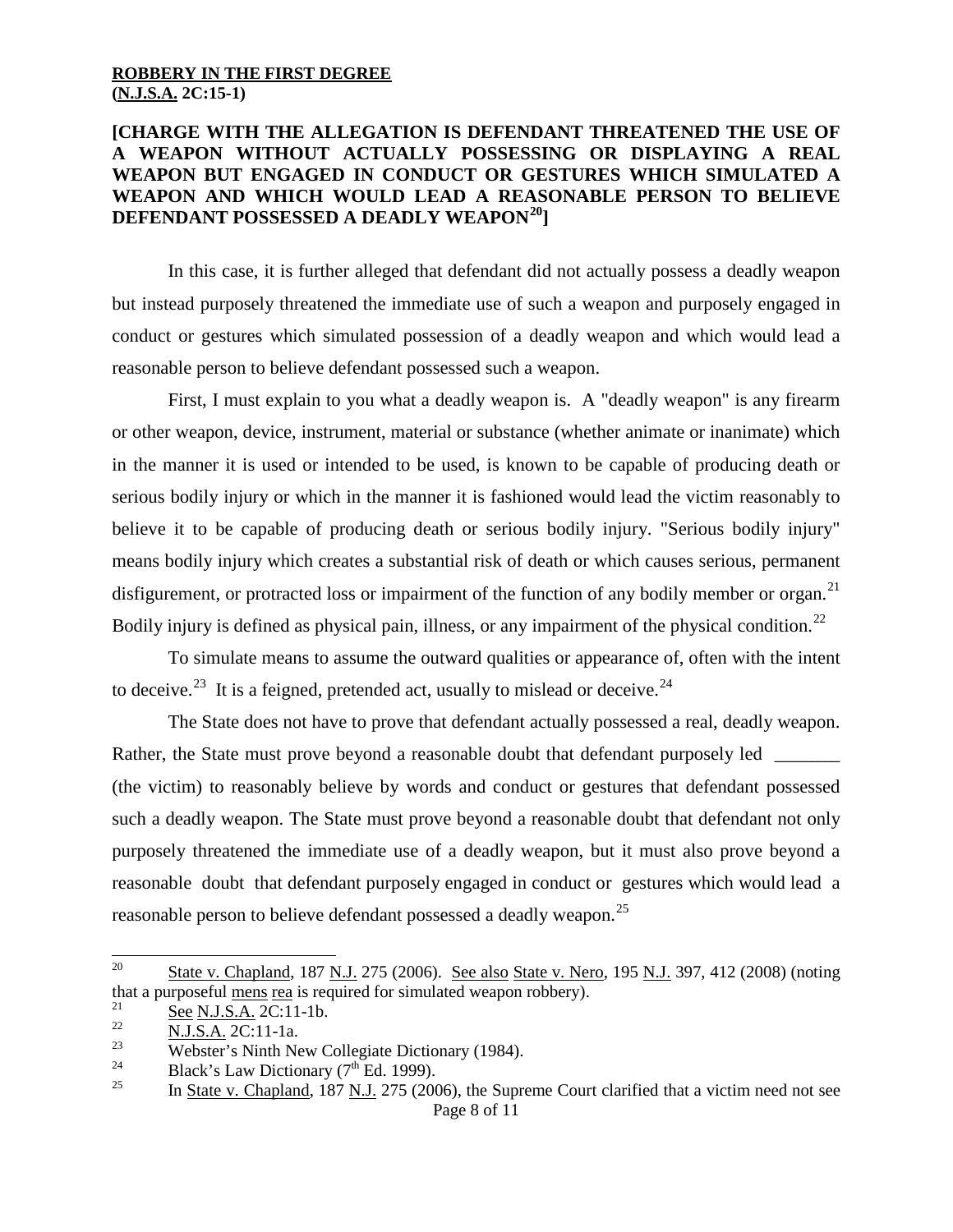Thus, this element may be proven by evidence of an unequivocal or unambiguous simulation (of a weapon)(of a concealed weapon), or by an equivocal or ambiguous gesture coupled with threatening words that completes the victim's impression of a deadly weapon.<sup>[26](#page-7-4)</sup> In other words, an unequivocal or unambiguous simulation means the defendant's (acts) or (gestures) are a clear, unmistakable, and purposeful effort to simulate a (weapon)(a concealed weapon). In that circumstance, no further words are needed to prove the element. However, a gesture is equivocal or ambiguous if it is unclear or inconclusive in and of itself. If the gesture is unclear or subject to interpretation, then proof of threatening words are also needed.

In this case, the State alleges defendant: \_\_\_\_\_\_\_\_\_\_\_\_\_ [describe the words and conduct or gestures alleged]. **[Charge if appropriate:** Additionally, defendant alleges the following: \_\_\_\_\_\_\_\_\_\_\_\_\_ (state defense position, if any alleged)]. You must determine whether the State has proven beyond a reasonable doubt that the combination of words and conduct or words and gestures created a reasonable belief in the victim that defendant possessed a deadly weapon capable of causing death or serious bodily injury.

## **[CHARGE IN ALL CASES ALLEGING USE OR THREATENED USE OF A REAL OR SIMULATED WEAPON]**

To summarize, if you find that the State has not proven beyond a reasonable doubt any one of the elements of the crime of robbery as I have defined that crime to you, then you must find the defendant not guilty.

If you find that the State has proven beyond a reasonable doubt that the defendant committed the crime of robbery as I have defined that crime to you but if you find that the State has not proven beyond a reasonable doubt that the defendant was armed with, or used or purposely threatened the immediate use of a deadly weapon (or purposely engaged in conduct or gestures which would lead a reasonable person to believe that defendant possessed a deadly weapon) at the time of the commission of the robbery, then you must find the defendant guilty of robbery in the second degree.

If you find that the State has proven beyond a reasonable doubt that the defendant committed the crime of robbery and was armed with a deadly weapon or used or threatened the

 $\overline{a}$ 

<span id="page-8-0"></span>the tangible item that is supposed to be the simulated weapon, emphasizing that the jury should be instructed that it must focus on the combined effect of the defendant's words and/or conduct in determining whether the State has met its burden of proof on this element.  $\underline{Id}$  at 277.

<sup>26</sup> Chapland, 187 N.J. at 292.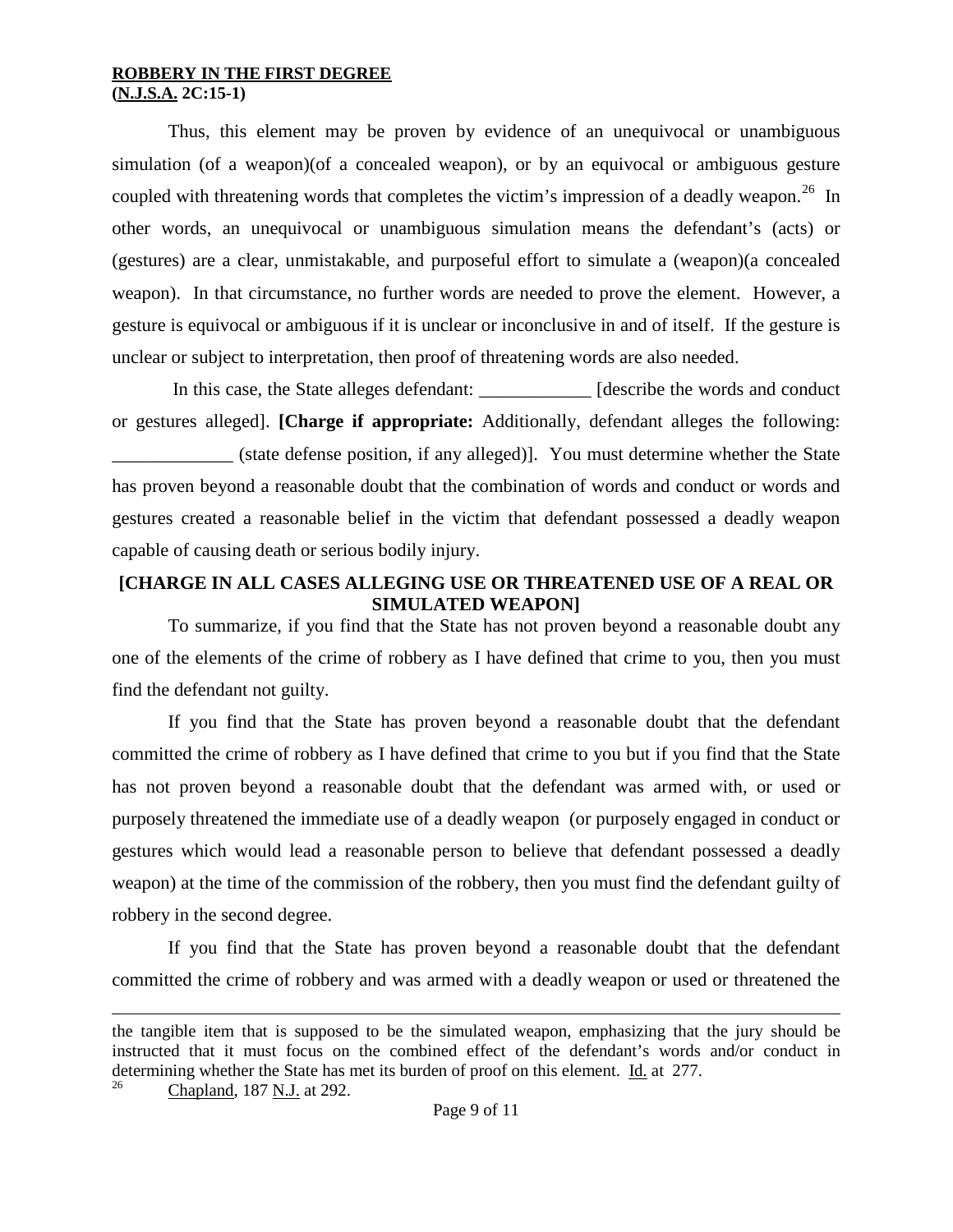immediate use of a deadly weapon (or purposely engaged in conduct or gestures which would lead a reasonable person to believe that defendant possessed a deadly weapon) at the time of the commission of the robbery, then you must find the defendant guilty of robbery in the first degree.

## **(If the element that raises the robbery to first degree is that the actor attempted to kill the victim or purposely inflict or attempted to inflict serious bodily injury upon the victim, charge as follows)**

A section of our statute provides<sup>[27](#page-8-0)</sup> that robbery is a crime of the second degree, except that it is a crime of the first degree if the actor:

a. purposely attempted to kill anyone,

**or**

b. purposely inflicted or attempted to inflict serious bodily injury.

In this case it is alleged that:

## **(Select appropriate)**

- 1. The defendant attempted to kill while in the course of committing the theft.
- 2. The defendant purposely inflicted or attempted to inflict serious bodily injury upon while in the course of committing the theft. In order for you to determine the answer to this question you must understand that the meaning of the term "serious bodily injury" means bodily injury which creates a substantial risk of death or which causes serious, permanent disfigurement, or protracted loss or impairment of the function of any bodily member or organ.<sup>[28](#page-9-0)</sup>

In order for you to determine the answer to this question, you must understand the meaning of the word "attempt" within this context. A person is guilty of an attempt to kill (inflict serious bodily harm) if he/she purposely commits an act which constitutes a substantial step toward the commission of a killing (the infliction of serious bodily harm).<sup>[29](#page-9-1)</sup>

If you find that the State has not proven beyond a reasonable doubt any one of the elements of the crime of robbery as I have defined that crime to you, then you must find the defendant not guilty.

If you find that the State has proven beyond a reasonable doubt that the defendant

 $\frac{27}{28}$  N.J.S.A. 2C:15-1b.

<span id="page-9-1"></span><span id="page-9-0"></span> $\frac{28}{29}$  See N.J.S.A. 2C:11-1b.

For alternative definitions of attempt, see N.J.S.A. 2C:5-1.